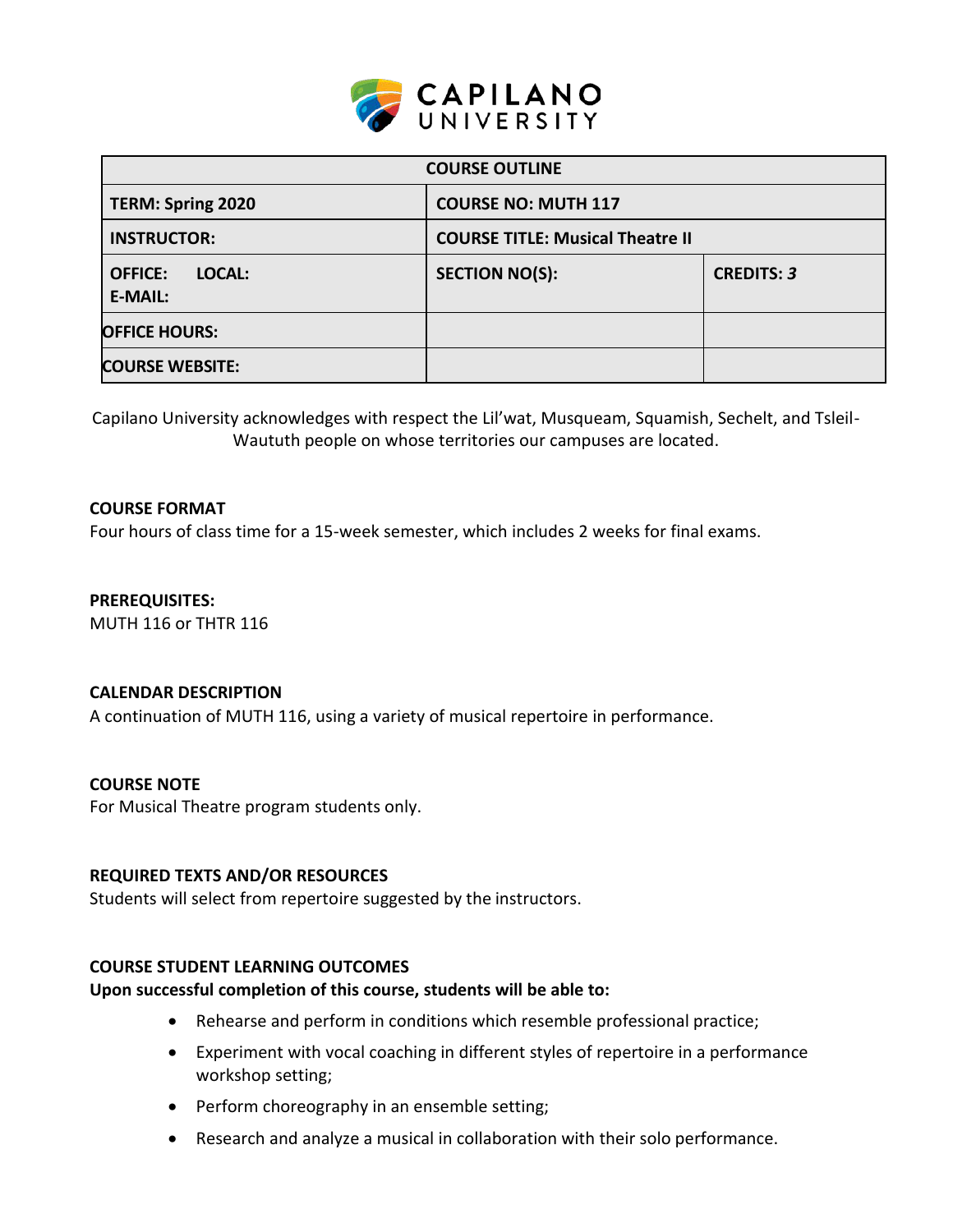#### **COURSE CONTENT:**

| Week      | Content                            |                                           |  |
|-----------|------------------------------------|-------------------------------------------|--|
| $1 - 2$   | Introduction                       | Repertoire choice for ensemble musical    |  |
|           |                                    | theatre piece                             |  |
|           |                                    | Discuss repertoire and styles             |  |
|           |                                    | Start choreography                        |  |
| $3 - 5$   | Memorize repertoire                |                                           |  |
|           | Workshop repertoire                |                                           |  |
|           | Continue Choreography              |                                           |  |
| $6 - 7$   | <b>Masterclass I</b>               | Solo song presentation assessments        |  |
| $8 - 10$  | Memorize repertoire                | Repertoire choice for ensemble piece #2   |  |
|           | Workshop repertoire                | <b>Choreography Assessment in week 8</b>  |  |
|           |                                    | Start choreography for ensemble piece #2  |  |
| $11 - 13$ | <b>Masterclass II</b>              | Solo song presentation assessments        |  |
| 14 - 15   | Preparation for Mock Auditions and | <b>Choreography Assessment in week 14</b> |  |
|           | <b>Final Performance</b>           | Rehearse and polish choreography for      |  |
|           |                                    | ensemble pieces.                          |  |

| <b>EVALUATION PROFILE:</b> |                                                                                                                                                                                                                                                                                                |  |
|----------------------------|------------------------------------------------------------------------------------------------------------------------------------------------------------------------------------------------------------------------------------------------------------------------------------------------|--|
|                            |                                                                                                                                                                                                                                                                                                |  |
|                            |                                                                                                                                                                                                                                                                                                |  |
|                            |                                                                                                                                                                                                                                                                                                |  |
|                            |                                                                                                                                                                                                                                                                                                |  |
|                            | 6. Final Performance (solo and ensemble pieces) 15%                                                                                                                                                                                                                                            |  |
|                            |                                                                                                                                                                                                                                                                                                |  |
|                            |                                                                                                                                                                                                                                                                                                |  |
| ASSIGNMENTS:               | 1/3. Master class Songs - There will be two master classes during the<br>term. The Instructor will be listening for diction, intonation, rhythm,<br>expression and characterization. Master class #1: Students will be<br>expected to source, research and learn a pre-1960's Ballad or Up Tem |  |

expected to source, research and learn a pre-1960's Ballad or Up Tempo musical theatre song. Students will be expected to include a short story driven choreographed dance break within either the pre 1960's Ballad or Up Tempo, but are not required to provide a dance break for both. Master class #2: Students will be expected to source, research and learn the contrasting pre 1960's Ballad or Up Tempo musical theatre selection.

**2. Written Analysis** – Students will research their master-class character and musical and hand in a written assignment for both of the master-class units.

**4. Mock Audition** – Students will participate in a "mock" audition for an industry professional and their instructors. Students will be expected to present any one of four songs from their audition portfolio. Critical feed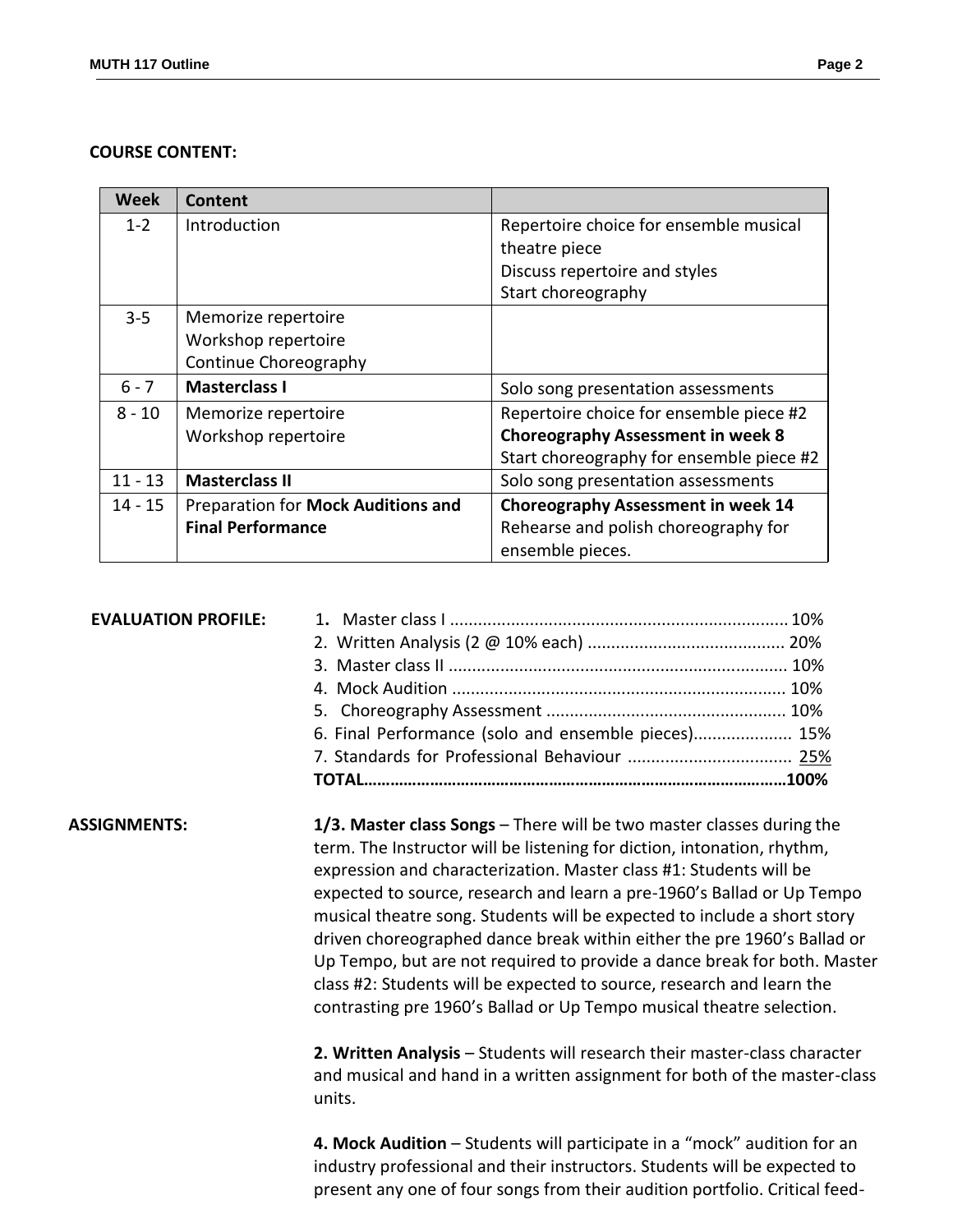back will be given.

**5. Choreography Assessment** – There will be ensemble musical theatre pieces choreographed during the term. The Instructor will be looking for dance technique, storytelling and the successful execution of the choreography and vocals.

**6. Final Performance** – Students will perform in a Final Showcase. Presentations will include solo songs and ensemble musical theatre pieces.

**7. Standards for Professional Behaviour** – Students must demonstrate professional behaviour as outlined in the *Theatre Department Standards of Professional Behaviour*. Students will receive a midterm progress report. In addition to forming part of the grade for this course, the end of term Professional Behaviour reports are reviewed by the Theatre Department audition committees.

### **GRADING PROFILE**

| $A+ = 90-100$ | $B + 77 - 79$             | $C + 57-69$   | $ID = 50-59$ |
|---------------|---------------------------|---------------|--------------|
| = 85-89       | $  B = 73-76   C = 63-66$ |               | IF = 0-49    |
| $A - 80-84$   | $  B - 70 - 72 $          | $ C - 50.62 $ |              |

#### **Incomplete Grades**

Grades of Incomplete "I" are assigned only in exceptional circumstances when a student requests extra time to complete their coursework. Such agreements are made only at the request of the student, who is responsible to determine from the instructor the outstanding requirements of the course.

### **Late Assignments**

Assignments are due at the beginning of the class on the due date listed. If you anticipate handing in an assignment late, please consult with your instructor beforehand.

#### **Missed Exams/Quizzes etc.**

Make-up exams, quizzes and/or tests are given at the discretion of the instructor. They are generally given only in medical emergencies or severe personal crises. Some missed labs or other activities may not be able to be accommodated. Please consult with your instructor.

#### **English Usage**

Students are expected to proofread all written work for any grammatical, spelling and stylistic errors. Instructors may deduct marks for incorrect grammar and spelling in written assignments. Students are expected in oral assignments to remain accurate to the text chosen.

#### **On-line Communication**

Outside of the classroom, instructors will (if necessary) communicate with students using either their official Capilano University email or Moodle; please check both regularly. Official communication between Capilano University and students is delivered to students' Capilano University email addresses only.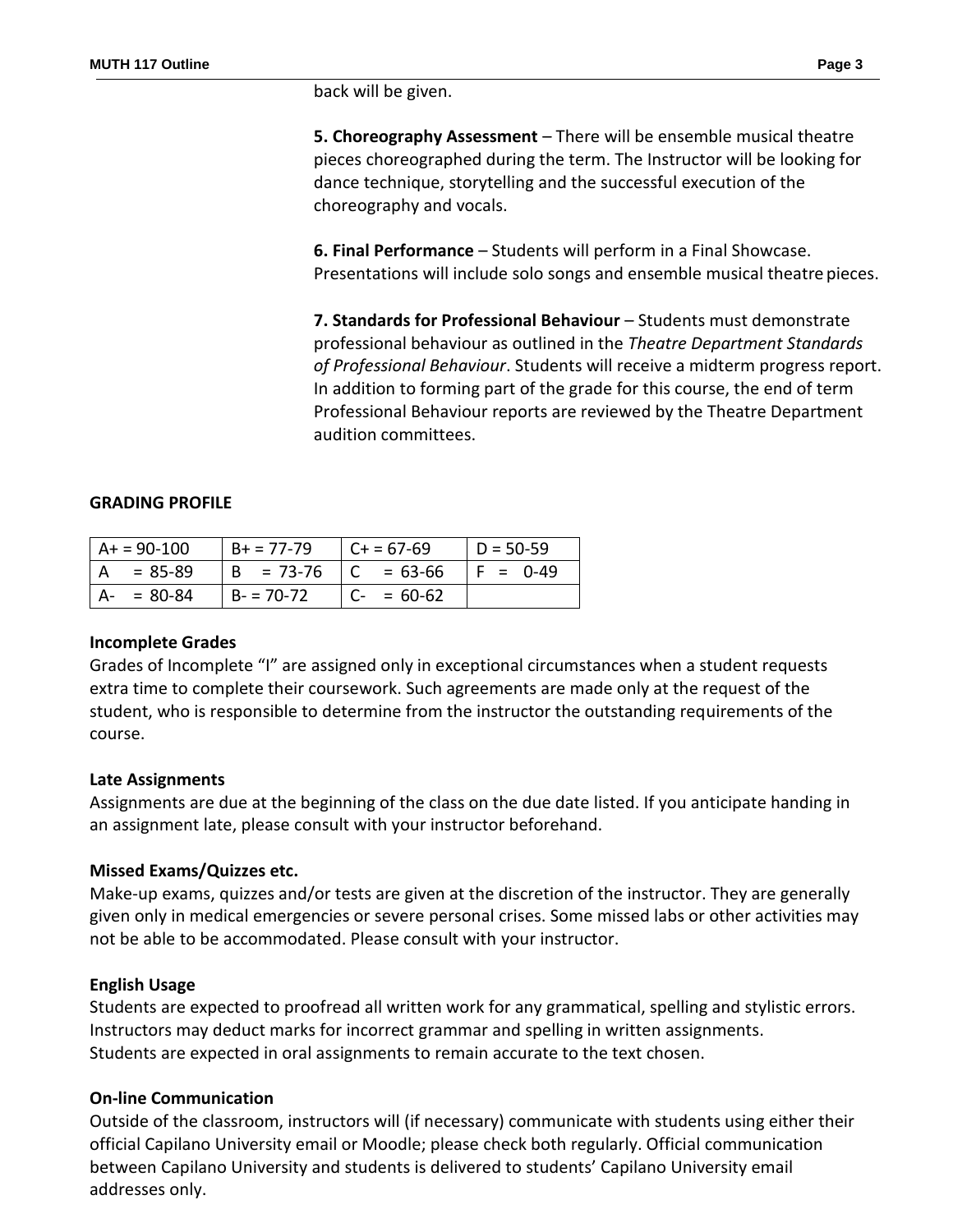### **Attendance**

Students are expected to be on time for classes, and to attend all classes and rehearsals. Attendance is essential for successful completion of the course. Students who miss more than 10% of classes will not receive credit for the course. Students are responsible for all material covered in class, even if absent, including announcements and day-to-day assignments.

### **UNIVERSITY OPERATIONAL DETAILS**

#### **Tools for Success**

Many services are available to support student success for Capilano University students. A central navigation point for all services can be found at:<https://www.capilanou.ca/student-life/>

### **Capilano University Security: download the [CapU Mobile Safety App](https://www.capilanou.ca/student-life/support--wellness/safety--security/capu-safe-app/)**

### **Policy Statement (S2009-06)**

Capilano University has policies on Academic Appeals (including appeal of final grade), Student Conduct, Academic Integrity, Academic Probation and other educational issues. These and other policies are available on the University website.

### **Academic Integrity (S2017-05)**

Any instance of academic dishonesty or breach of the standards of academic integrity is serious and students will be held accountable for their actions, whether acting alone or in a group. See policy and procedures S2017-05 Academic Integrity for more information: [https://www.capilanou.ca/about](https://www.capilanou.ca/about-capu/governance/policies/)[capu/governance/policies/](https://www.capilanou.ca/about-capu/governance/policies/)

Violations of academic integrity, including dishonesty in assignments, examinations, or other academic performances, are prohibited and will be handled in accordance with the Student Academic Integrity Procedures.

**Academic dishonesty** is any act that breaches one or more of the principles of academic integrity. Acts of academic dishonesty may include but are not limited to the following types:

**Cheating**: Using or providing unauthorized aids, assistance or materials while preparing or completing assessments, or when completing practical work (in clinical, practicum, or lab settings), including but not limited to the following:

- Copying or attempting to copy the work of another during an assessment;
- Communicating work to another student during an examination;
- Using unauthorized aids, notes, or electronic devices or means during an examination;
- Unauthorized possession of an assessment or answer key; and/or,
- Submitting of a substantially similar assessment by two or more students, except in the case where such submission is specifically authorized by the instructor.

**Fraud**: Creation or use of falsified documents.

**Misuse or misrepresentation of sources**: Presenting source material in such a way as to distort its original purpose or implication(s); misattributing words, ideas, etc. to someone other than the original source; misrepresenting or manipulating research findings or data; and/or suppressing aspects of findings or data in order to present conclusions in a light other than the research, taken as a whole, would support.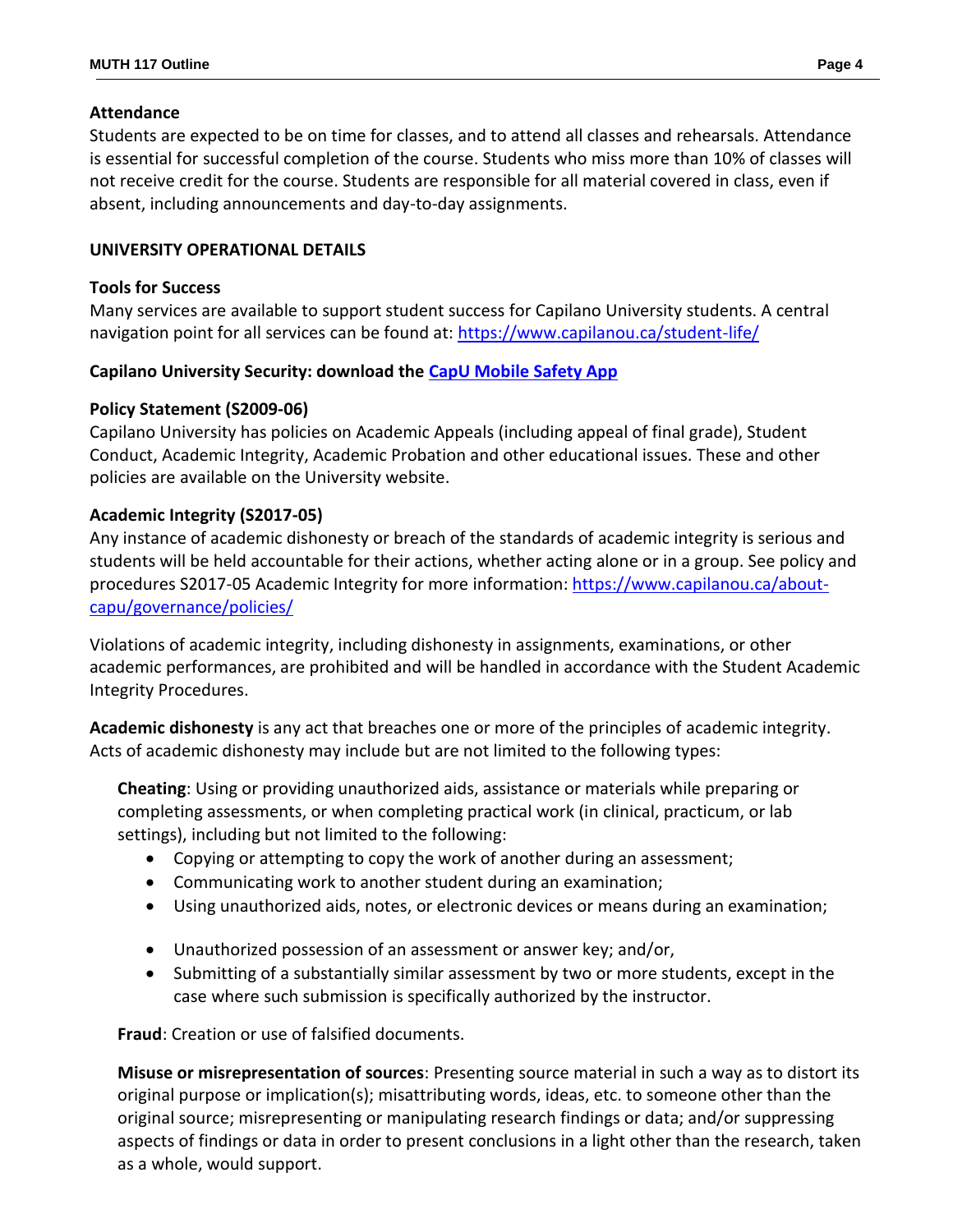**Plagiarism**: Presenting or submitting, as one's own work, the research, words, ideas, artistic imagery, arguments, calculations, illustrations, or diagrams of another person or persons without explicit or accurate citation or credit.

**Self-Plagiarism**: Submitting one's own work for credit in more than one course without the permission of the instructors, or re-submitting work, in whole or in part, for which credit has already been granted without permission of the instructors.

**Prohibited Conduct**: The following are examples of other conduct specifically prohibited:

- Taking unauthorized possession of the work of another student (for example, intercepting and removing such work from a photocopier or printer, or collecting the graded work of another student from a stack of papers);
- Falsifying one's own and/or other students' attendance in a course;
- Impersonating or allowing the impersonation of an individual;
- Modifying a graded assessment then submitting it for re-grading; or,
- Assisting or attempting to assist another person to commit any breach of academic integrity.

### **Sexual Violence and Misconduct**

All Members of the University Community have the right to work, teach and study in an environment that is free from all forms of sexual violence and misconduct. Policy B401 defines sexual assault as follows:

Sexual assault is any form of sexual contact that occurs without ongoing and freely given consent, including the threat of sexual contact without consent. Sexual assault can be committed by a stranger, someone known to the survivor or an intimate partner.

Safety and security at the University are a priority and any form of sexual violence and misconduct will not be tolerated or condoned. The University expects all Students and Members of the University Community to abide by all laws and University policies, including B.401 Sexual Violence and Misconduct Policy and B.401.1 Sexual Violence and Misconduct Procedure (found on Policy page [https://www.capilanou.ca/about-capu/governance/policies/\)](https://www.capilanou.ca/about-capu/governance/policies/).

**Emergencies:** Students are expected to familiarise themselves with the emergency policies where appropriate and the emergency procedures posted on the wall of the classroom.

### **PROGRAM OPERATIONAL DETAILS**

### **Class Participation**

Students must come prepared to contribute to all activities in a positive focused manner.

# **Outside Productions**

Involvement in outside productions during the term affects a student's level of commitment and the quality of program work. The quality and pedagogy of outside productions cannot be guaranteed and may be detrimental to the progress of the student. For these reasons, the Theatre Department will not permit students to be involved with productions, which are not officially part of the program. Students who engage in outside productions will receive 0 for Professional Behaviour and may be asked to leave the program.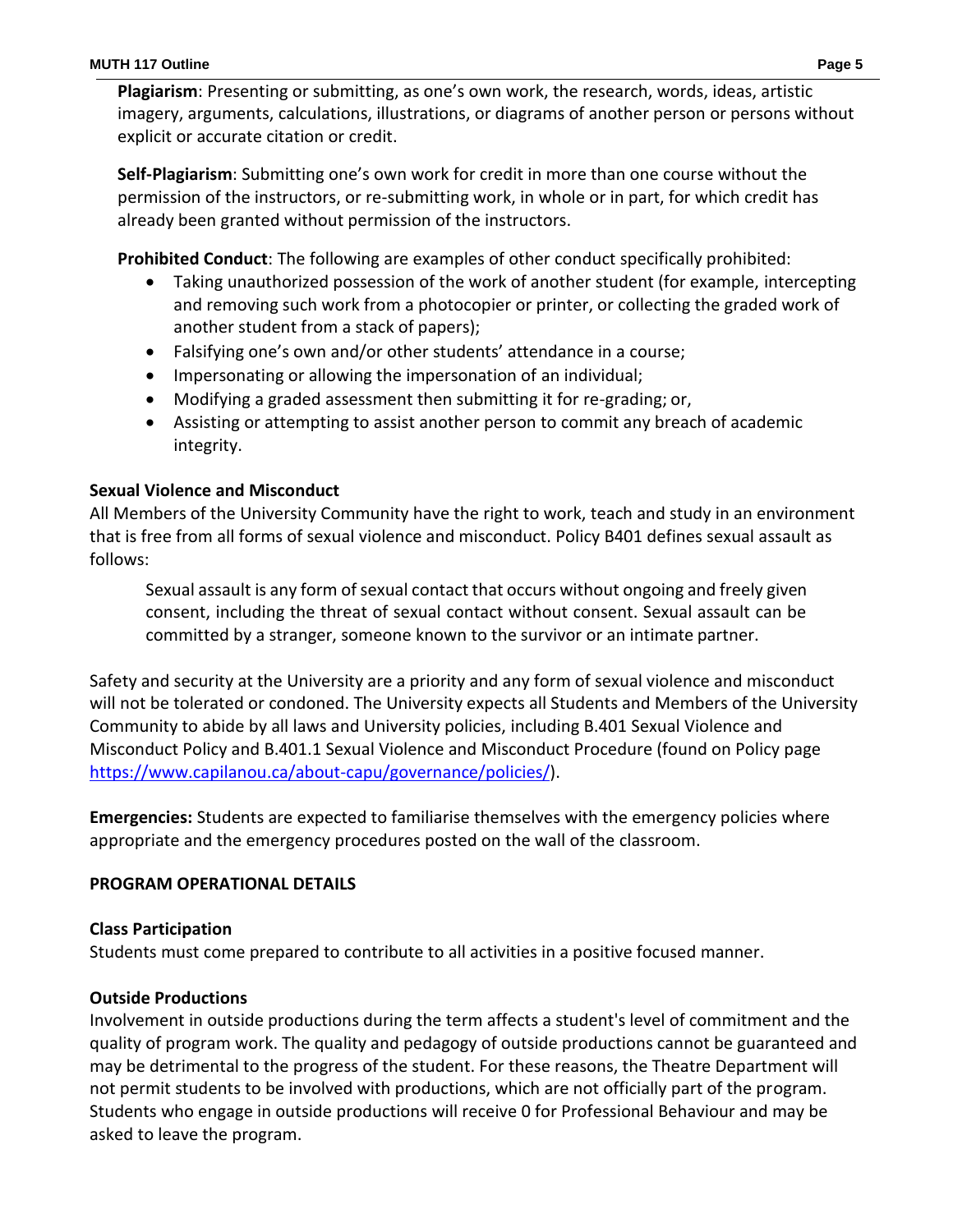# **DEPARTMENT OPERATIONAL DETAILS THEATRE DEPARTMENT** *Standards for Professional Behaviour*

Professional behaviour is essential in employment situations in professional theatre, film, and television. Professional behaviour, combined with professional craft skills are the essential components that casting directors, directors, and producers consider when deciding to cast an actor. Acknowledging this, the Theatre Department fosters professional behaviour by evaluating each student according to these standards.

In classes where professional behaviour forms part of the mark, students will be given interim reports in order to adjust behaviour that needs improvement. Students should be aware that directors consider the actor's professional behaviour reputation when casting. These standards indicate the behaviour that is expected in class, in rehearsal and performance situations, and in all interactions in the Theatre Department environment.

The desired behaviours are described below as "outcomes" which are followed by a list of criteria against which the student's behaviour will be measured.

### **1. Outcome: Creative Integrity**

### **Measurement Criteria: The student demonstrates**

- exploration by showing a willingness to do exercises or take direction designed to increase the boundaries of known skills.
- commitment by participating in rigorous rehearsal and performance activities without sacrificing class and studio work.
- self-motivation by integrating and applying knowledge from all disciplines studied to the tasks at hand (e.g., skills learned in Acting class are applied to show rehearsal, skills learned in Movement and Voice classes are applied to Acting class)
- inspiration by bringing new ideas personal work and to the ensemble

### **2. Outcome: Good Work habits**

### **Measurement Criteria: The student demonstrates**

- punctuality
- regular attendance
- proper attire
	- o **acting classes:** clothing that makes the body neutral: dark-coloured or grey stretchy pants, and dark or grey non-logo t-shirts or sweatshirts. Clothing must cover the entire body.
	- o **movement, voice, and dance classes:** dance wear
	- o **all studio classes:** footwear is dance or rehearsal shoes
	- o **not allowed in studio courses:** jeans, skirts, revealing clothing, outdoor footwear, and jewellery (unless part of a required costume)
	- o **tech classes:** work clothes that can be covered with dirt, dust or paint; sturdy shoes; work gloves.
- good personal hygiene
- preparation for the task by arriving with expected equipment/material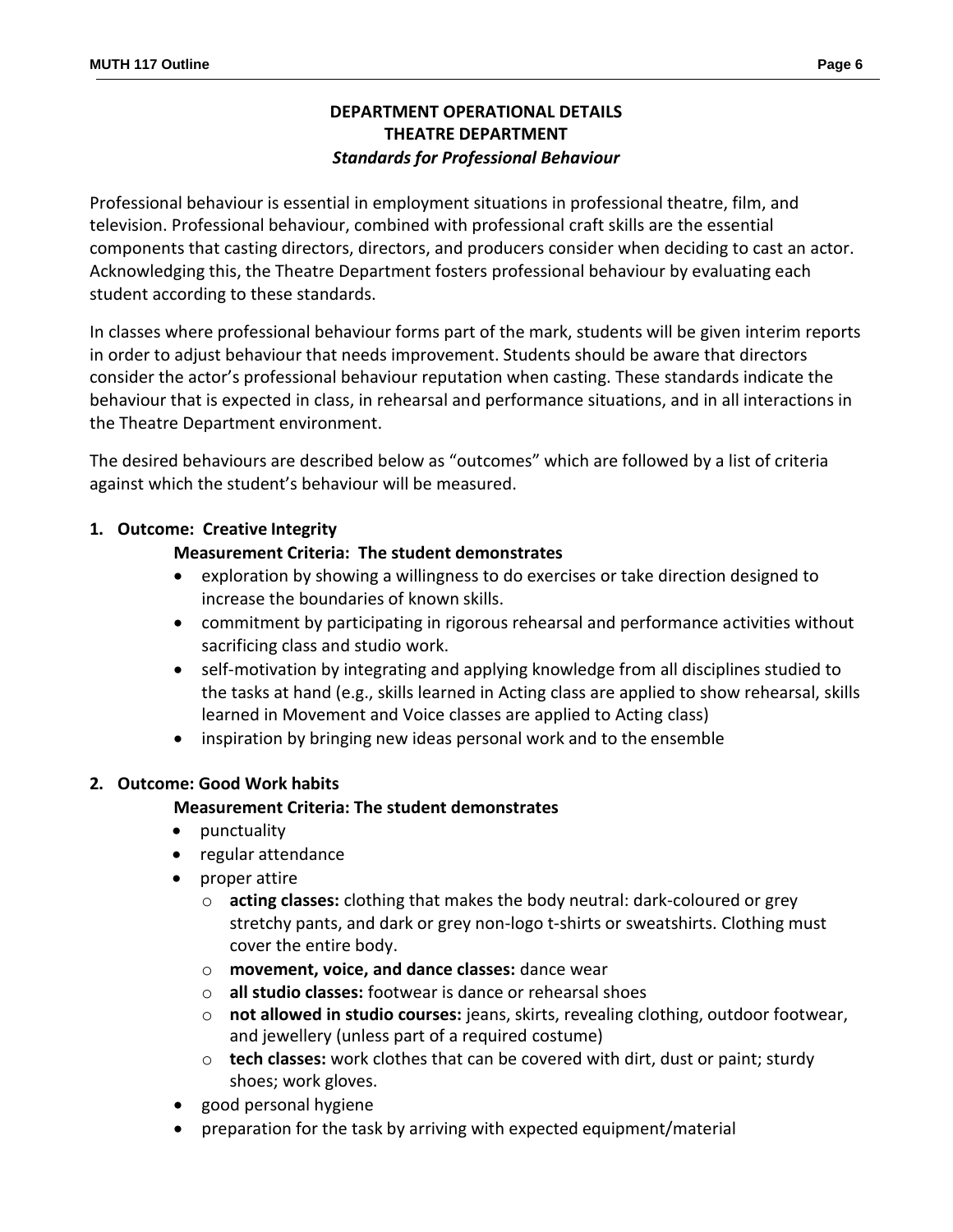- effective listening skills
- **•** effective note taking and rehearsal notation

### **3. Outcome: The Ability to work in hierarchal situations**

Students must work in both hierarchal and collaborative situations and must develop the discretion to know the difference.

# **Measurement Criteria: The student demonstrates**

- respect for authority
- appropriate response to direction
- respect for the work of others in supporting positions
- appropriate contribution to the work
- knowledge and use of the proper chain of authority

# **4. Outcome: Ability to Work in ensemble groups**

# **Measurement Criteria: The student demonstrates**

- reinforcement of others by verbally or nonverbally encouraging and supporting others and giving recognition for contribution
- openness and acceptance of others' ideas
- team work by using constructive means to overcome differences of opinion by searching for common ideas and compromising one's own opinion to complete the task
- active participation by contributing to group work
- peer development by reflecting on the work of others and offering sensitive, constructive observation and challenges when called upon
- leadership by proposing goals and tasks, initiating discussion and keeping the group focussed and also leadership by example
- sensitivity to stigmas, multiculturalism, gender
- positive contribution to the energy of the ensemble

# **The student does not demonstrate:**

- aggression, verbal or nonverbal, to behaviour perceived to be hostile or derogatory
- dominating behaviour, by assuming status speaking loudest and most frequently and interrupting
- distracting behaviour which draws attention from the task
- withdrawing behaviour
- defensiveness by overreacting to another member's challenge

# **5. Outcome: Successful Time Management**

# **Measurement Criteria: The student**

- reads and follows schedules
- meets rehearsal deadlines such as line memorization
- has an organized approach to accomplishing tasks
- accomplishes tasks, assignments and projects on time
- respects the time of others by attending scheduled appointments, meetings, and rehearsals
- responds positively under high pressure demands